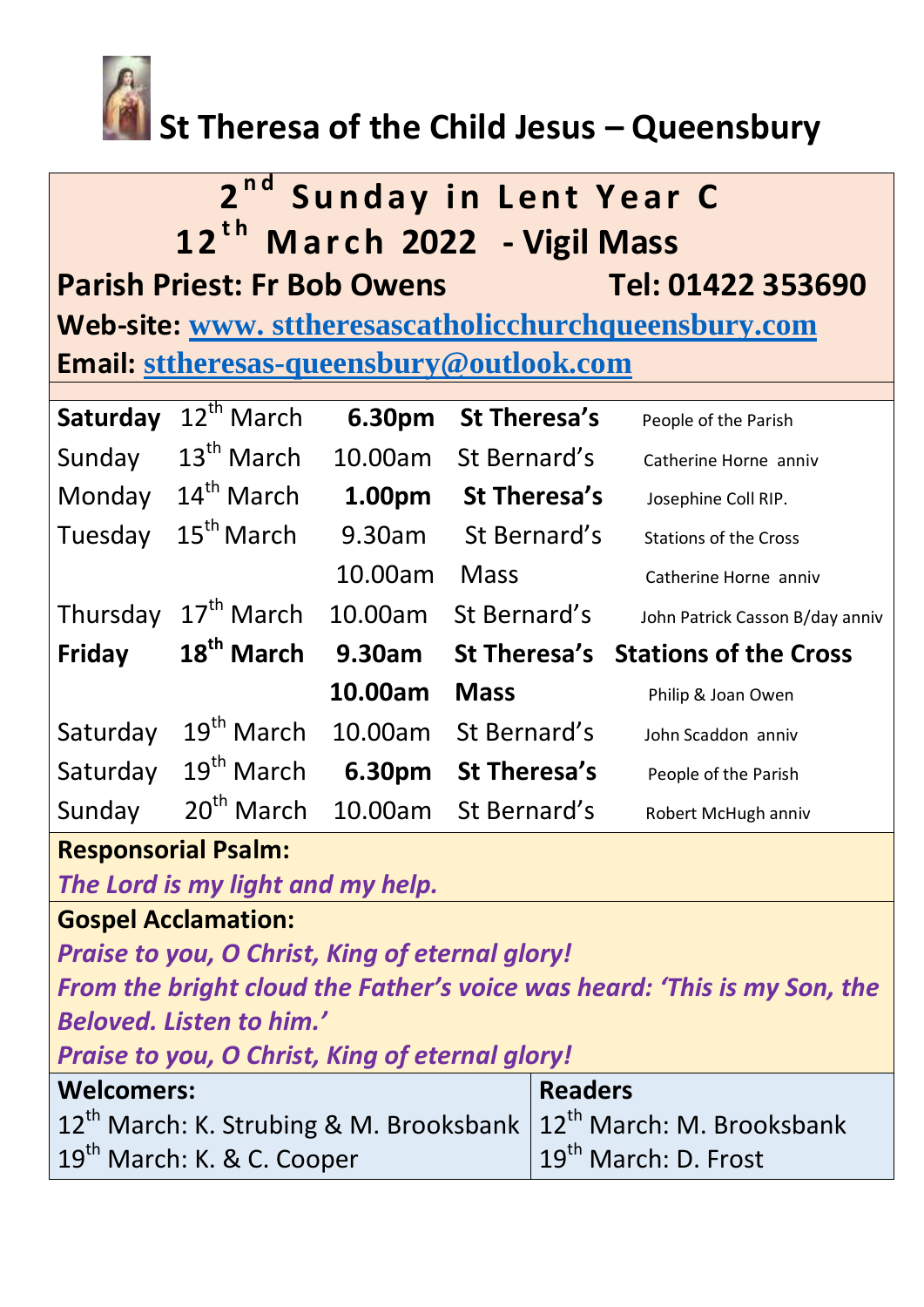

**The Pope's Prayer Intention for March – for a Christian response to bioethical challenges.** We pray for Christians facing new bioethical challenges; may they continue to defend the dignity of all human life with prayer and action.

**Please keep in mind all those who are in need in our prayers for whatever reason especially - St Theresa's** - Inge Parkinson, the Hales family, Anne-Marie, Noah Brown and family, Sophie Middlemiss, Frank & Betty Mackrill, Cath & David Hodgson, Madelaine Hickinson, Irene Whitfield and many special intentions. **St Bernard's** – Barbara McDonald, Jean Barraclough, Francis Marshall and Dave Sutcliffe.

**Those who have died recently**: Joseph Patrick McGahey RIP, Josephine Coll RIP Rev Fr Michael Gallon RIP

**Those whose anniversaries occur about this time**:

## **ST. THERESA'S PARISH EVENTS**

## **HALL ACTIVITIES: wb 14 th March**



**FATIMA MASS** – Monday 1pm followed by tea & biscuits.

**SINGING**: Monday-

2.30 – 3.30pm

֞

child.

Ξ



**St Theresa's Playgroup** – meets in the hall every Tuesday and Thursday in term time from 9.15am to 11.15am. Children aged 0 to preschool. £2 per



**There will be tea/ coffee in the Church Hall after evening Mass.** 

**Offertory Collection:** 5th March £115.05 Lenten Soup £64 **Thank you**.

**Craft Group** - Tuesday at 1.30pm 15<sup>th</sup>, 22<sup>nd</sup>, 29<sup>th</sup> March and 5<sup>th</sup> April will be Easter rabbits or cats. Contact Cath Cooper for further information 01274 882988

**AKA dance**  Saturday morning in the Hall.

Ī

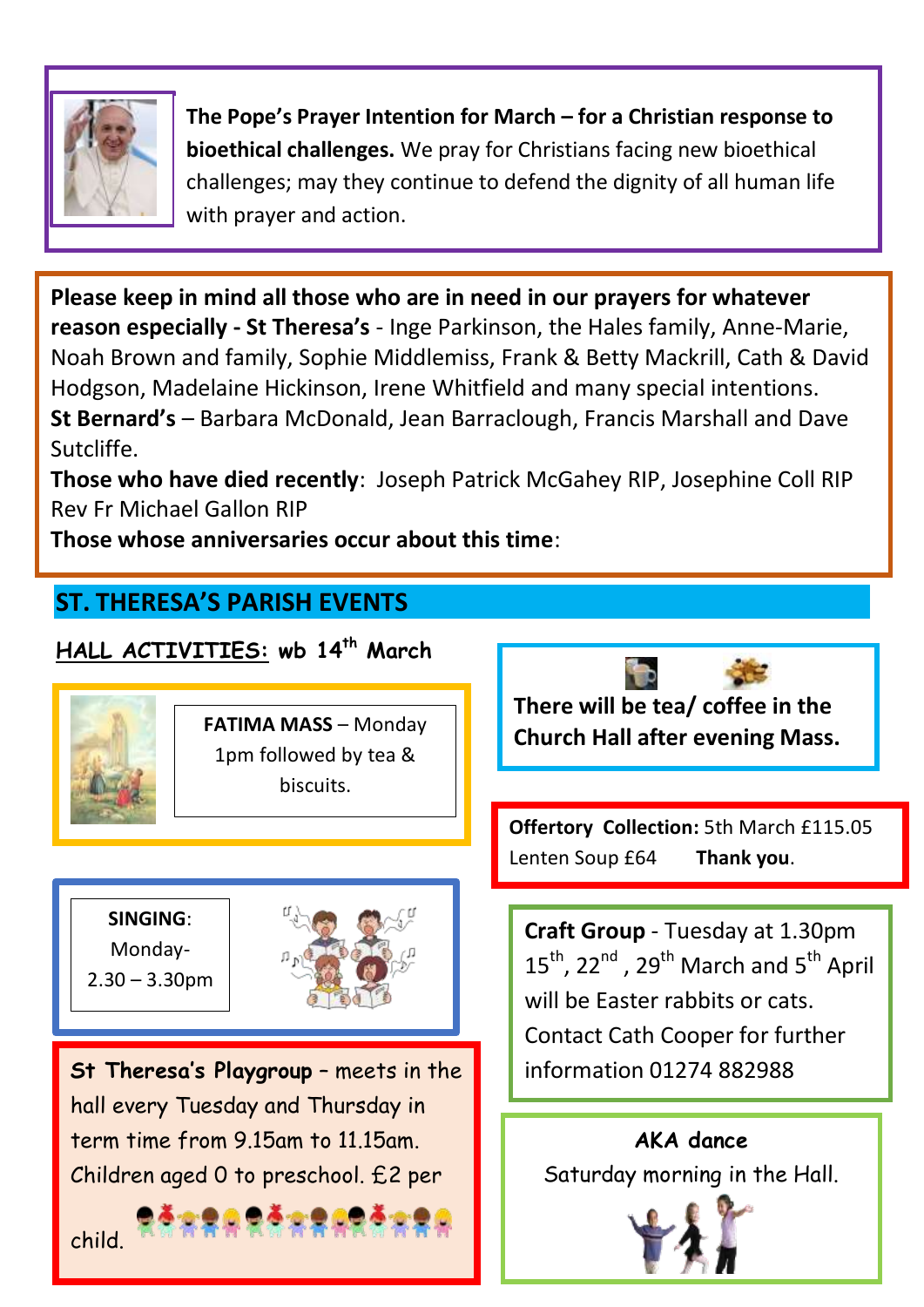War is always a failure. Every war leaves the world worse than when it was found. War is always a failure of politics and humanity, a shameful capitulation, a rout before the forces of evil. Fratelli Tutti 2020

**Cleaning: 25th March -** Maureen Gill & Dot Hamer

*Extract from the MESSAGE FROM BISHOP MARCUS REGARDING THE UKRAINE HUMANITARIAN CRISIS ………….* 

**We can help by: Donating through CAFOD and the Disasters Emergency Committee (DEC) Appeal. To donate, please go to: [https://cafod.org.uk/Give/Donate-to-](https://cafod.org.uk/Give/Donate-to-Emergencies/Ukraine-Humanitarian-Appeal)[Emergencies/Ukraine-Humanitarian-Appeal](https://cafod.org.uk/Give/Donate-to-Emergencies/Ukraine-Humanitarian-Appeal)** 

**Donating through Caritas Internationalis – Caritas Ukraine has 'requested that Caritas Internationalis hold income for the emergency appeal for onward transfer at its request.' This is due to the uncertain banking and access arrangements in Ukraine and to allow monies to support refugees in other countries. Therefore, we are encouraging those who wish to donate online to Caritas Internationalis, to speed up the process and ensure funds are being given to legitimate organisations through the Caritas federation.** 

**Our Lenten Soup lunches** – All the money given at the Lenten soup lunches is in aid of CAFOD. If you can't get to the lunches **you can contribute by putting a donation in an envelope marked Cafod/Ukraine** and leaving it with your weekly offering. The total will be forwarded to CAFOD at Easter. You can also come and enjoy soup and a roll which will be served from midday on Saturdays during Lent  $-19^{th}$ , 26<sup>th</sup> March and 9<sup>th</sup> April. *Our contributions are needed this year more than any other. Please be generous.* 

**~~~~~~~~~~~~~~~~~~~~~~~~~~~~~~~~~~~~~~~~~~~~~~~~~~~~~~~~~~~~~~~~~~~~~~~~~~** 

## **A PRAYER FOR PEACE**

**For those who are fleeing:** 

**Sanctuary.** 

**For those who are staying:** 

#### **Safety.**

**For those who are fighting:** 

**Peace.** 

**For those whose hearts are breaking: Comfort. For those who see no future:** 

#### **Hope**



### **OUR LADY OF POCHAYIV**



Our Lady appeared to a monk in the monastery at Pochayiva in the form of a column of fire and she left an imprint of her foot in a stone from which water flows. There is a great devotion to Our Lady throughout Ukraine.